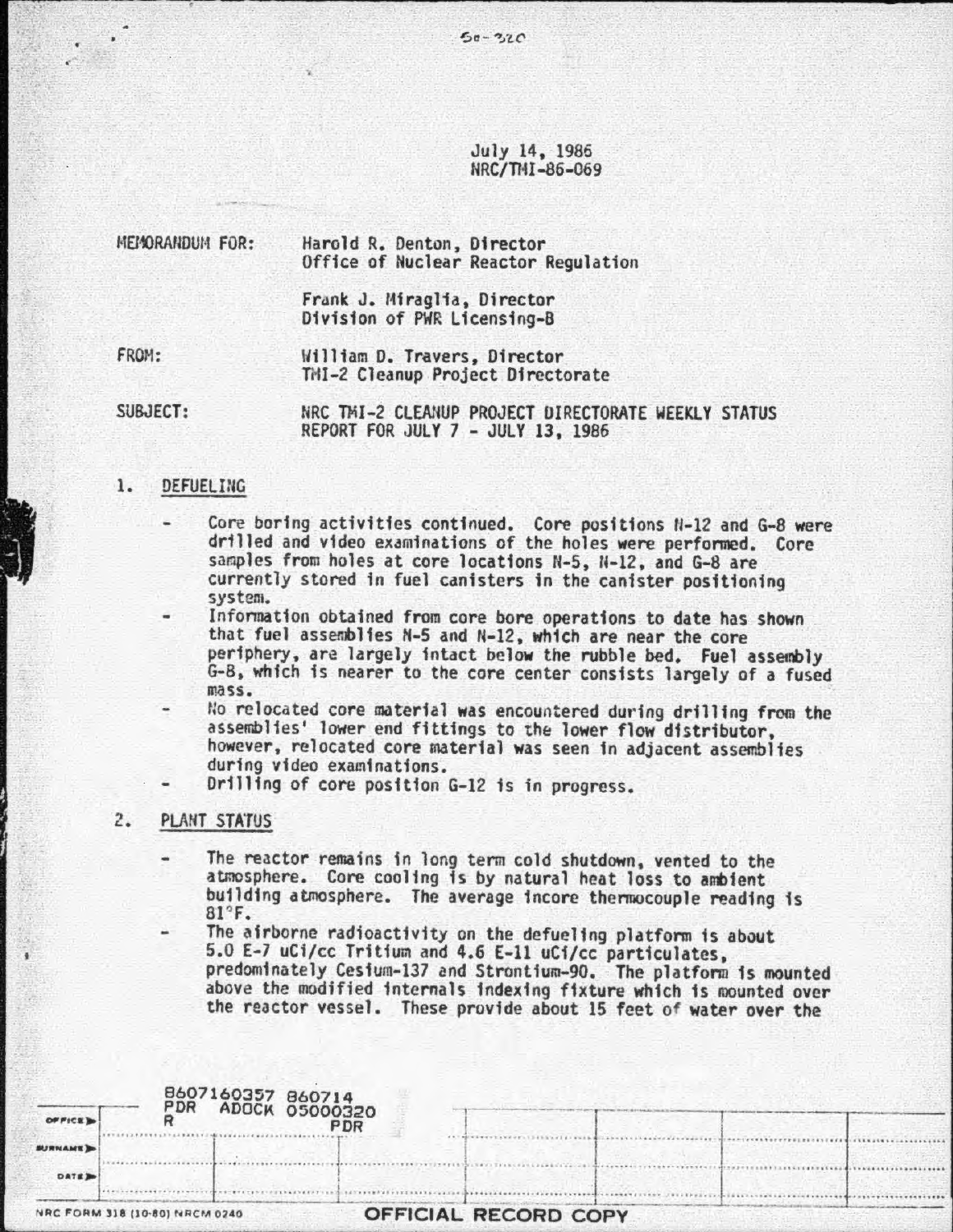Harold R. Denton Frank J. Miraglia

core region and 6 feet over the carousel holding the defueling canisters.

#### $3.$ WASTE MANAGEMENT

- The Submerged Demineralizer System (SDS) completed processing batch S-134, which consisted of about 14,000 gallons from the neutralizer tank.
- EPICOR II completed processing batch 298, 8,500 gallons from the monitor tanks, and batch 299, 7,000 gallons from the monitor tanks. The system began processing batch 300.
- Total volume processed through SDS to date is 4,061,103 gallons, and the total volume processed EPICOR II to date is 3,029,050 gallons.

#### 4. ENVIRONMENTAL MONITORING

- US Environmental Protection Agency (EPA) sample analysis results show that TMI site liquid effluents are in accordance with regulatory limits, MRC requirements, and The City of Lancaster Agreement.
- The Lancaster water sample taken at the water works river intake and analyzed by EPA consisted of a seven day composite sample taken June 22 - 28, 1986. A gamma scan detected no reactor related activity.
- THI water samples taken by EPA at the plant discharge (includes Units 1 and 2) to the river consisted of seven daily composite samples taken from June 22 - 28, 1986. A gamma scan detected no reactor related activity.
- The EPA analysis of the NRC outdoor air sample for the period July 3 - 10, 1986 showed that concentrations of Cs-137 and I-131 were below the lower limit of quantitative detectability for the system.

# $5.$ AUXILIARY AND FUEL HANDLING BUILDING ACTIVITIES

Assembly of the desludging system continued.

#### 6. NRC EVALUATIONS IN PROGRESS

- Technical Specification Change Request number 49, and 51.
- Recovery Operations Plan Change number 31 and 36.
- ۷ Solid Waste Facility Technical Evaluation Report.
- Reactor Building Sump Criticality Safety Evaluation Report.
- Defueling Canister Technical Evaluation Report, Revision 2.
- Extended Core Stratification Sample Acquisition Activity.
- Heavy Load Safety Evaluation Report, Revision 3.

Defueling Safety Evaluation Report, Revision 10.

| NRC FORM 318 (10 80) NRCM 0240 |                                                                                                                                                                                                                                |  | OFFICIAL RECORD COPY |  |  |  |  |  |  |
|--------------------------------|--------------------------------------------------------------------------------------------------------------------------------------------------------------------------------------------------------------------------------|--|----------------------|--|--|--|--|--|--|
|                                |                                                                                                                                                                                                                                |  |                      |  |  |  |  |  |  |
|                                |                                                                                                                                                                                                                                |  |                      |  |  |  |  |  |  |
|                                | OFFICE Distribution of the continuum of the continuum of the continuum of the continuum of the continuum of the continuum of the continuum of the continuum of the continuum of the continuum of the continuum of the continuu |  |                      |  |  |  |  |  |  |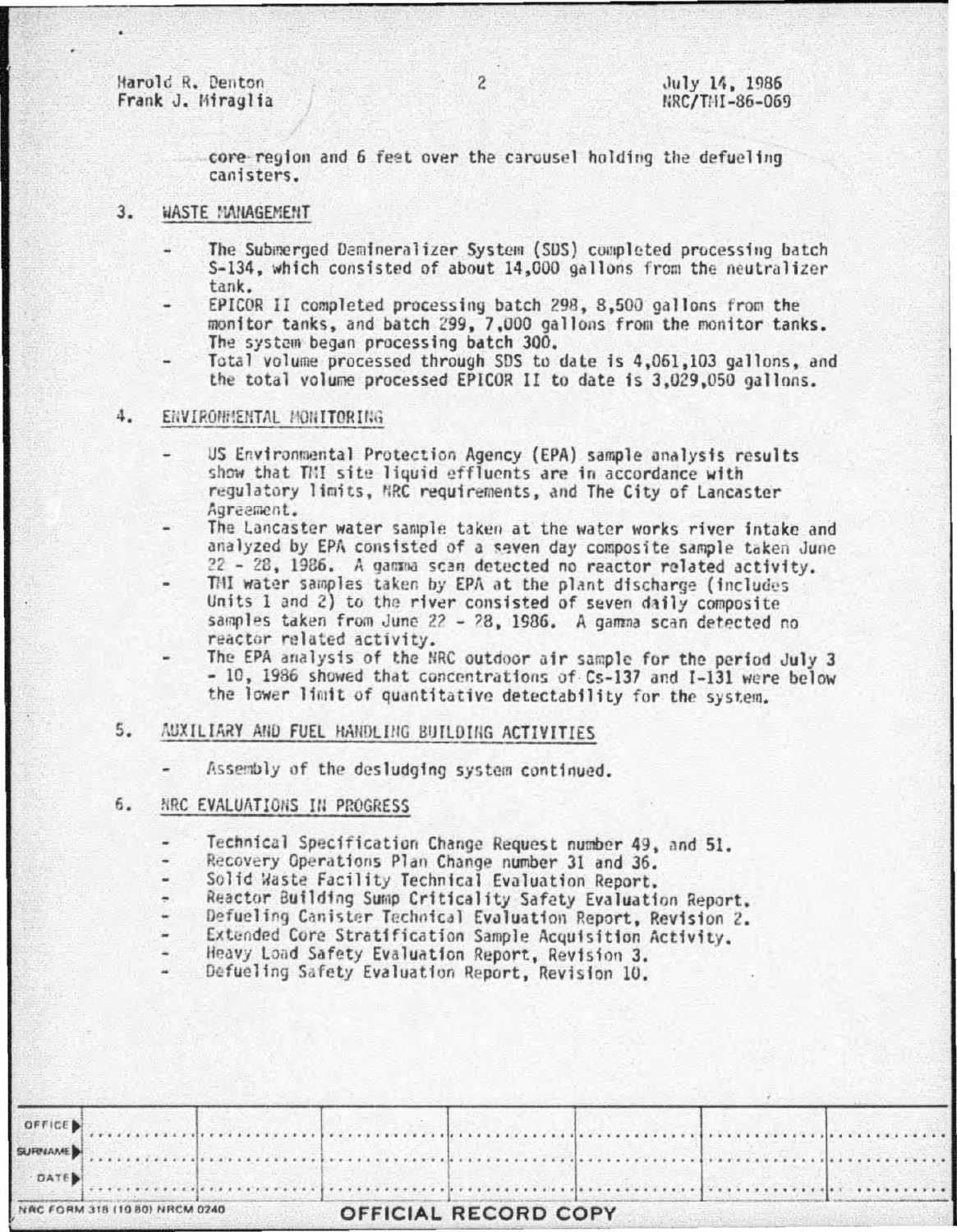Harold R. Denton Frank J. Miraglia

÷

July 14, 1986 NRC/TMI-86-069

## $7.$ PUBLIC MEETING

The Advisory Panel for the Decontamination of Three Mile Island Unit 2 will meet on August 13, 1986 from 7:00 PM to 10:00 PM at the Lancaster Council Chambers, Public Safety Building, 201 North Duke Street, Lancaster, PA. At the meeting the panel will receive a status report on the progress of defueling from GPU Nuclear and a briefing on the licensee's plans for disposal of the processed water generated from the accident.

Persons desiring to speak before the Advisory Panel are requested to contact Mr. Thomas Smithgall at 717-291-1042, or write him at 2122 Harietta Avenue, Lancaster, PA 17603.

> CRIGINAL SIGNED BY: William D. Irovers William D. Travers Director TMI-2 Cleanup Project Directorate

| OFFICE                         |  |                      |  |  |  |
|--------------------------------|--|----------------------|--|--|--|
| <b>RURNAMED</b>                |  |                      |  |  |  |
| DATE                           |  |                      |  |  |  |
| NRC FORM 318 (10 80) NRCM 0240 |  | OFFICIAL RECORD COPY |  |  |  |